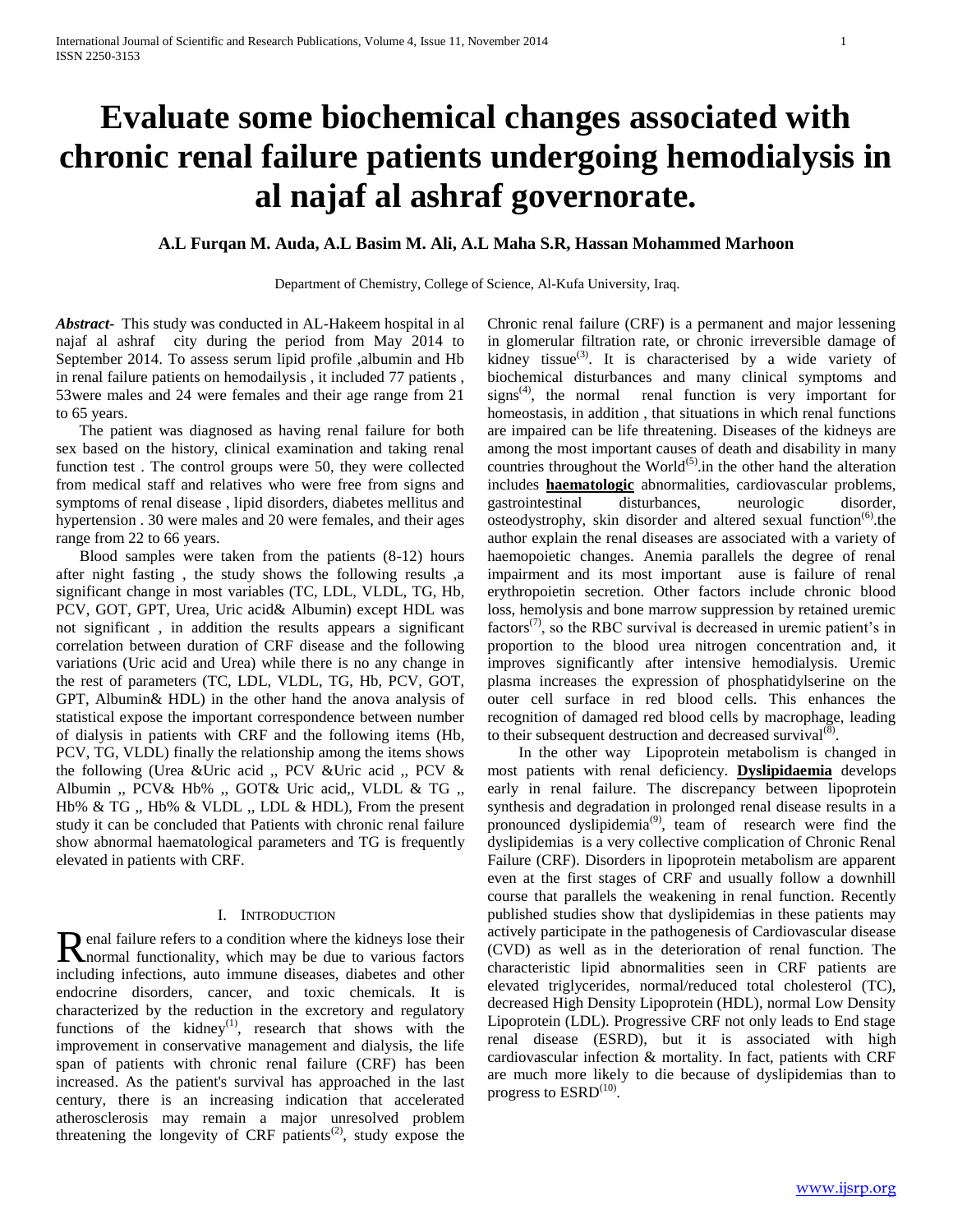### II. MATERIALS AND METHODS

 This study was conducted in AL-Hakeem hospital in al najaf al ashraf city (Iraq) during the period from May 2014 to September 2014. To assess serum lipid profile ,albumin and Hb in renal failure patients on hemodailysis , it included 77 patients , 53were males and 24 were females and their age range from 21 to 65 years.

 The patient was diagnosed as having renal failure for both sex based on the history, clinical examination and taking renal function test . The control groups were 50, they were collected from medical staff and relatives who were free from signs and symptoms of renal disease , lipid disorders, diabetes mellitus and hypertension . 30 were males and 20 were females, and their ages range from 22 to 66 years.

 Haematological parameters[(Packed cell volume (PCV) , Haemoglobin concentration (Hb %)] were estimated by using Beckman coulter automatic analyzer.

 Exclusion criteria include diabetes mellitus, hypertension & ischemic heart disease, 5 ml of venous blood samples were collected in test tubes after an overnight fast. Subsequently collection, the samples were allowed to clot for half an hour following which the samples were centrifuged and serum was analyzed . Serum total cholesterol (TC), triglycerides  $(TG_s)$ , HDL cholesterol (HDL- $_C$ ), LDL cholesterol, albumin, GOT, GPT, urea and uric acid , were measured colorimetrically using commercially available kits on fully auto analyzer of Clinical Biochemistry Laboratory. VLDL<sub>C</sub>, (LDL- $_{C}$ ) concentration was calculated mathematically by using Friedewald's Formula $<sup>(11)</sup>$ .</sup>

## III. STATISTICAL ANALYSIS

 The data collated after biochemical analysis were subjected to statistical calculation using statistical software (Megastat). The mean, standard deviation of mean, F-distribution test were obtained. Critical value or test of probability less than  $0.05$  (p< 0.05) was regarded significant also we use Microsoft Excel (2010) and Minitab *v. 14* .

## IV. RESULTS

 The evaluation of the data of our patients indicated that the enrolled patients were distributed according to different trends .They were distributed according to the sex (male = table 2) (female  $= 3$ ) (anova gender table 8), duration of disease (anova table 5) and no. of dialysis(anova table 7) .

 The results in this study shows a significant increase in cholesterol, GPT,  $LDL<sub>C</sub>$  conc. in patients with CRF as compared with their control groups this result shows in **table (1)** in addition the same table appears highly significant increase in level of TG, Uric acid, Urea, Albumin, VLDL<sub>C</sub> as compared with their control groups respectively, in the other hand the result in table (1) shows a highly significant decrease in level of Hb%& PCV in patients with CRF as compared with their control groups respectively .

 The results in table (1,2&3) shows no significant change in level of  $HDL<sub>C</sub>$  in patients with CRF as compared with their control groups respectively .

|                   | Patient $=77$ |        | Control $=50$ |        |                  |
|-------------------|---------------|--------|---------------|--------|------------------|
| parameter         | mean          | sd     | mean          | sd     | P value          |
| cholesterol mg/dl | 120.42        | 42.87  | 103.12        | 23.24  | $0.0039586*$     |
| $HDL$ (mg/dl)     | 39.427        | 18.434 | 43.42         | 11.62  | 0.1370823        |
| $TG \, (mg/dl)$   | 130.53        | 57.15  | 103.24        | 21.51  | $0.0002458**$    |
| Uric acid         | 6.3565        | 1.5851 | 5.560         | 0.787  | $0.0002709**$    |
| Urea $(mg/dl)$    | 71.08         | 40.22  | 33.714        | 6.848  | $7.455E-12**$    |
| Albumin $(g/dl)$  | 4.0123        | 0.5632 | 4.326         | 0.439  | $0.0006234**$    |
| Hb                | 11.9566       | 1.5863 | 12.750        | 0.401  | $6.545E-05**$    |
| PCV               | 40.1891       | 5.9269 | 44.20         | 4.66   | $4.235E - 0.5**$ |
| G O T (U/L)       | 27.75         | 6.15   | 24.30         | 4.51   | $0.0003942**$    |
| $GPT$ (U/L)       | 28.23         | 8.03   | 24.20         | 6.70   | $0.0027267*$     |
| <i>VLDL</i>       | 26.106        | 11.431 | 20.648        | 4.302  | $0.0002458**$    |
| <b>LDL</b>        | 59.733        | 41.803 | 41.564        | 21.522 | $0.0016824*$     |

*Table (1):revealed the biochemical parameters among control and CRF patients undergoing hemodialysis.*

 The result in **table (2)** which is include 53 **male** patients and 30 **male** control group that shows a significant increase in level of cholesterol, TG, GOT, GPT, VLDL, LDL and Albumin in patients with CRF as compared with their control groups respectively, additionally a highly significant increase in Uric acid& Urea level as compared with their control groups in CRF patients correspondingly, in the same table appeared a significant decrease in Hb% & a highly significant decrease in level of PCV as compared with the standard group in patients with CRF.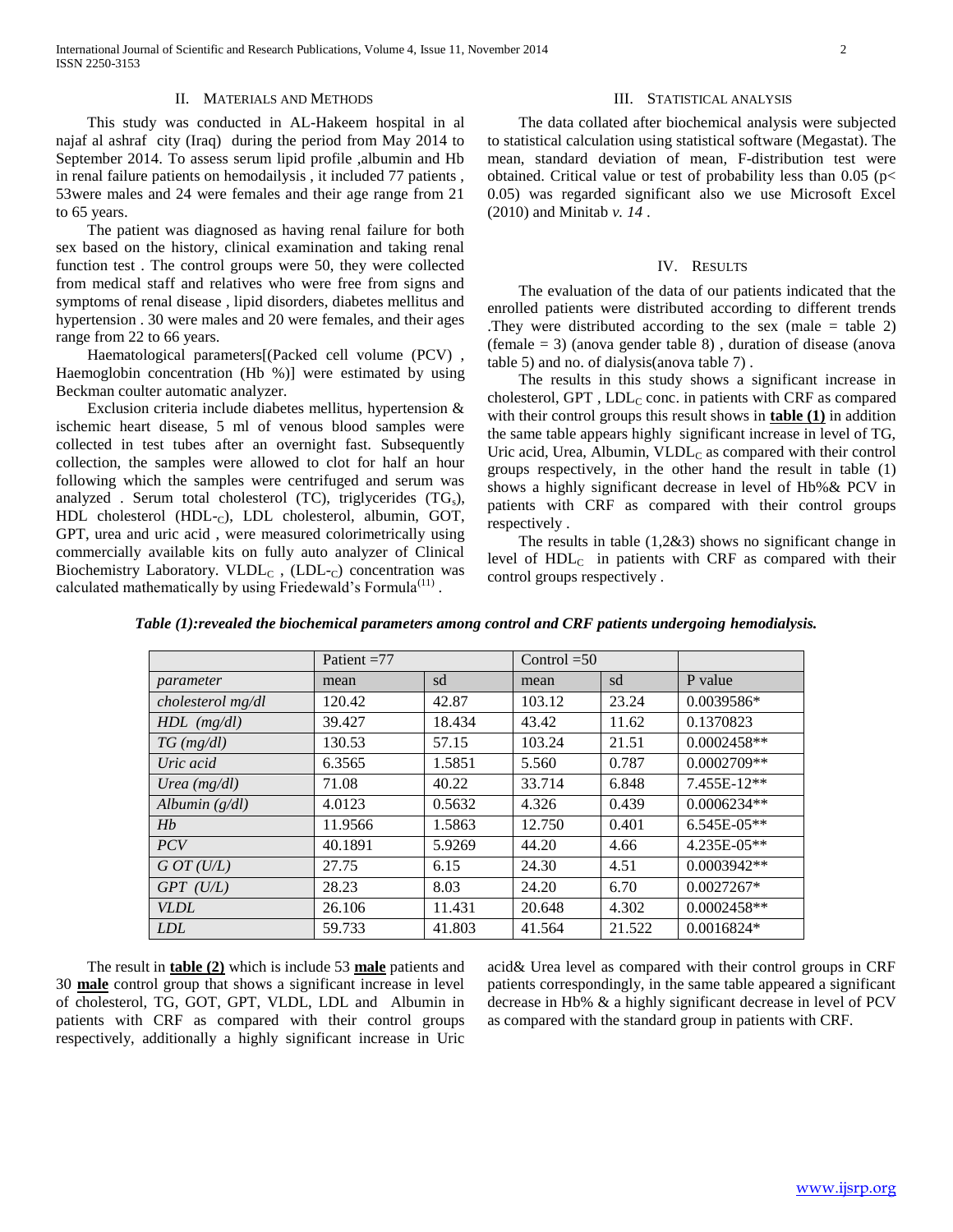|                   | Patient = $53$ |        | $Control = 30$ |        |              |
|-------------------|----------------|--------|----------------|--------|--------------|
| parameter         | mean           | sd     | mean           | sd     | P value      |
| cholesterol mg/dl | 115.42         | 37.38  | 95.70          | 24.98  | $0.005257*$  |
| $HDL$ (mg/dl)     | 39.926         | 20.606 | 42.450         | 13.317 | 0.500703     |
| $TG \, (mg/dl)$   | 133.68         | 64.88  | 112.57         | 22.31  | $0.0346*$    |
| Uric acid         | 6.8168         | 1.5921 | 5.550          | 0.914  | $1.51E-05**$ |
| Urea $(mg/dl)$    | 75.25          | 39.08  | 31.457         | 4.981  | $7.5E-11**$  |
| Albumin $(g/dl)$  | 4.0491         | 0.5504 | 4.357          | 0.427  | $0.005977*$  |
| Hb                | 12.0700        | 1.6093 | 12.530         | 0.099  | $0.042974*$  |
| <b>PCV</b>        | 41.4372        | 5.0420 | 46.60          | 3.48   | 4.82E-07**   |
| G O T (U/L)       | 28.04          | 6.58   | 25.33          | 3.55   | $0.017243*$  |
| $GPT$ (U/L)       | 29.11          | 9.05   | 24.93          | 6.43   | $0.016773*$  |
| <b>VLDL</b>       | 26.736         | 12.975 | 22.460         | 4.223  | $0.031023*$  |
| <i>LDL</i>        | 55.818         | 38.749 | 38.407         | 24.235 | 0.013888*    |

*Table (2):revealed the biochemical parameters among control and CRF male patients undergoing hemodialysis.*

 The result in **table (3)** which is consist of 24 **female** patients and 20 **female** control group that shows a significant increase in level of cholesterol, Urea, GOT, GPT, LDL and Albumin in patients with CRF as compared with their control groups respectively, additionally a highly significant increase in

TG & VLDL level as compared with their control groups in CRF patients correspondingly, in the same table appeared a significant decrease in Hb% & PCV level as compared with the standard group in patients with CRF

*Table (3):revealed the biochemical parameters among control and CRF female patients undergoing hemodialysis.*

|                   | Patient = $24$ |          | $Control = 20$ |        |             |
|-------------------|----------------|----------|----------------|--------|-------------|
| parameter         | mean           | sd       | mean           | sd     | P value     |
| cholesterol mg/dl | 131.46         | 52.24    | 108.90         | 14.22  | $0.052614*$ |
| $HDL$ (mg/dl)     | 38.32633       | 12.68975 | 44.670         | 8.929  | 0.059327    |
| $TG$ (mg/dl)      | 123.58         | 34.71    | 89.65          | 13.74  | $0.00012**$ |
| Uric acid         | 5.3400         | 1.0024   | 5.380          | 0.675  | 0.875764    |
| Urea $(mg/dl)$    | 61.88          | 42.00    | 38.30          | 5.86   | $0.011981*$ |
| Albumin $(g/dl)$  | 3.9313         | 0.5942   | 4.330          | 0.427  | 0.013429*   |
| Hb                | 11.7063        | 1.5378   | 13.125         | 0.370  | $0.000175*$ |
| <b>PCV</b>        | 37.4329        | 6.8618   | 40.65          | 3.22   | $0.04887*$  |
| GOT(U/L)          | 27.13          | 5.12     | 23.25          | 5.51   | $0.021346*$ |
| $GPT$ (U/L)       | 26.29          | 4.73     | 22.50          | 6.27   | $0.032506*$ |
| <b>VLDL</b>       | 24.717         | 6.941    | 17.930         | 2.748  | $0.00012**$ |
| <b>LDL</b>        | 68.3808        | 47.6053  | 46.300         | 16.086 | $0.041671*$ |

**Table (3)** shows patient frequency for every period of duration as shown as male number, female no. & total.

*Table (4): Distribution of the studied sample according to duration of CRF disease.*

| <b>Duration</b> | <b>Period interval</b> | Male no. | Female no. | Total no. |
|-----------------|------------------------|----------|------------|-----------|
| Duration 1      | >36 month              |          |            | 18        |
| Duration 2      | 24-35 month            |          |            | 16        |
| Duration 3      | $13-23$ month          | 14       |            | 19        |
| Duration 4      | $1-12$ month           |          |            | 24        |

 The result in **table (5)** were done by tukey simultaneous comparison (anova one way) which is exposed no significant change in all biochemical variation in patients with CRF except

highly significant increase in Urea level and then significantly increase with Uric acid concentration .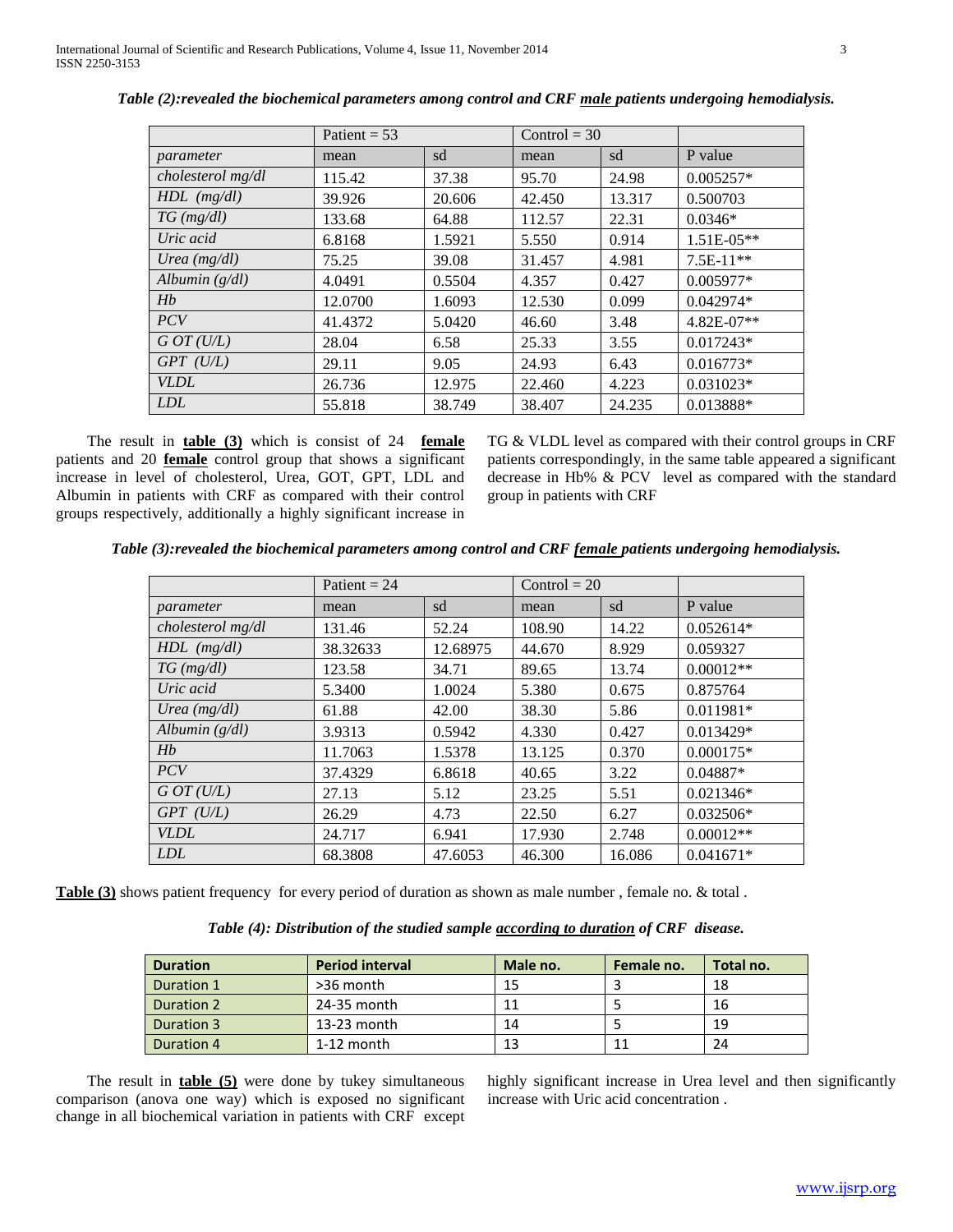|                  | Duration 1  |                        | Duration 2  |      | Duration 3  |       | Duration 4  |       |      | Anava one way   |
|------------------|-------------|------------------------|-------------|------|-------------|-------|-------------|-------|------|-----------------|
| variation        | <b>Mean</b> | sd                     | <b>Mean</b> | sd   | <b>Mean</b> | sd    | <b>Mean</b> | sd    | F    | P value         |
| cholesterol      |             |                        |             |      |             |       |             |       | 0.22 | 0.22            |
| mg/dl            | 113.4       | 33.5                   | 121.7       | 41.4 | 121.4       | 42    | 124         | 52    |      |                 |
| $HDL$ (mg/dl)    | 40.2        | 14.9                   | 45.1        | 24   | 37.3        | 19.7  | 36.8        | 15.8  | 0.77 | 0.52            |
| $TG \, (mg/dl)$  | 135.6       | 70.7                   | 121.7       | 49.7 | 126.9       | 58.2  | 135.5       | 52.2  | 0.25 | 0.9             |
| Uric acid        | 7.23        | 1.6                    | 6.24        | 1.5  | 6.45        | 1.7   | 5.7         | 1.3   | 3.53 | $0.019*$        |
| Urea (mg/dl)     | 132.4       | 25.5<br>4              | 79.8        | 10.8 | 52.5        | 7.24  | 33.9        | 4.6   | 5.75 | 1.90E-<br>$7**$ |
| Albumin $(g/dl)$ | 3.9         | 0.6                    | 3.96        | 0.63 | 4.6         | 0.54  | 4.01        | 0.5   | 0.62 | 0.61            |
| Hb               | 11.9        | 1.8                    | 12.3        | 1.66 | 11.9        | 1.51  | 11.8        | 1.3   | 0.41 | 0.75            |
| PCV              | 41.7        | 6.27                   | 37.9        | 6.3  | 40.5        | 6.1   | 40.2        | 5.9   | 1.24 | 0.3             |
| GOT(U/L)         | 27.7        | 5.06                   | 28.6        | 8.62 | 29.05       | 6.05  | 26.2        | 4.92  | 0.92 | 0.44            |
| $GPT$ (U/L)      | 27.8        | 4.18                   | 28.75       | 6.95 | 30.4        | 13.19 | 26.5        | 5.03  | 0.88 | 0.46            |
| <b>VLDL</b>      | 27.1        | 14.1<br>$\overline{4}$ | 24.34       | 9.93 | 25.39       | 11.64 | 27.1        | 10.45 | 0.25 | 0.86            |
| <i>LDL</i>       | 51.7        | 38.1<br>6              | 60.7        | 36.6 | 63.2        | 44.16 | 62.14       | 47.5  | 0.28 | 0.84            |

*Table (5):exposed the biochemical parameters according to duration of CRF patients undergoing hemodialysis.*

**Table (6)** shows patient frequency for all times number of dialysis as shown as male no., female no. & total for any step of dialysis.

*Table (6): Distribution of the studied sample according to dialysis no. of CRF disease.*

| <b>Dialysis</b> | Dialysis no. | Male no. | Female no. | Total no. |
|-----------------|--------------|----------|------------|-----------|
| Step 1          | >6 time      | 15       |            | 20        |
| Step 2          | 4-5 time     | 14       |            | 18        |
| Step 3          | time         | 15       |            | 23        |
| Step 4          | $1-2$ time   | ۰Q       |            | 16        |

 The result in **table (7)** were completed by tukey simultaneous comparison (anova one way) which is exposed a significant increase TG& VLDL level in other wise a highly significant decrease in Hb% additionally a significant decrease PCV level in patients with CRF in the other hand no significant change in the rest of variation in CRF patients.

*Table (7):exposed the biochemical parameters according to dialysis no. of CRF patients .*

|                      | Step 1      |           | Step 2      |       | Step 3      |       | Step 4      |       | Anava<br>way | one           |
|----------------------|-------------|-----------|-------------|-------|-------------|-------|-------------|-------|--------------|---------------|
| variation            | <b>Mean</b> | sd        | <b>Mean</b> | sd    | <b>Mean</b> | sd    | <b>Mean</b> | sd    | F            | P value       |
| cholesterol<br>mg/dl | 124.6       | 39.2      | 109.7       | 24.81 | 113.5       | 42.8  | 137.4<br>4  | 58.63 | 1.52         | 0.22          |
| $HDL$ (mg/dl)        | 38.3        | 13.8      | 36.14       | 19.2  | 43.5        | 24.95 | 38.6        | 10.5  | 0.59         | 0.62          |
| $TG \, (mg/dl)$      | 103.4       | 45.0<br>3 | 118.9       | 44.96 | 135.5       | 60.2  | 170.3       | 59.2  | 5.1          | $0.003*$      |
| Uric acid            | 6.99        | 1.4       | 6.013       | 1.32  | 6.2         | 1.86  | 6.15        | 1.6   | 1.5          | 0.22          |
| Urea (mg/dl)         | 75.35       | 43.3<br>5 | 77          | 49.15 | 70.22       | 34    | 60.3        | 34.5  | 0.58         | 0.63          |
| Albumin $(g/dl)$     | 4.12        | 0.4       | 4.06        | 0.5   | 3.9         | 0.72  | 3.99        | 0.53  | 0.55         | 0.65          |
| Hb                   | 9.73        | 0.87      | 11.44       | 0.37  | 12.47       | 0.22  | 13.9        | 0.8   | 8.6          | $9.5E-$<br>13 |
| PCV                  | 38.003      | 7.46      | 37.7        | 4.96  | 41.75       | 3.099 | 43.4        | 5.9   | 5.06         | $0.003*$      |
| GOT(U/L)             | 28          | 4.51      | 26.7        | 4.42  | 28          | 5.89  | 28.3        | 9.53  | 0.86         | 0.25          |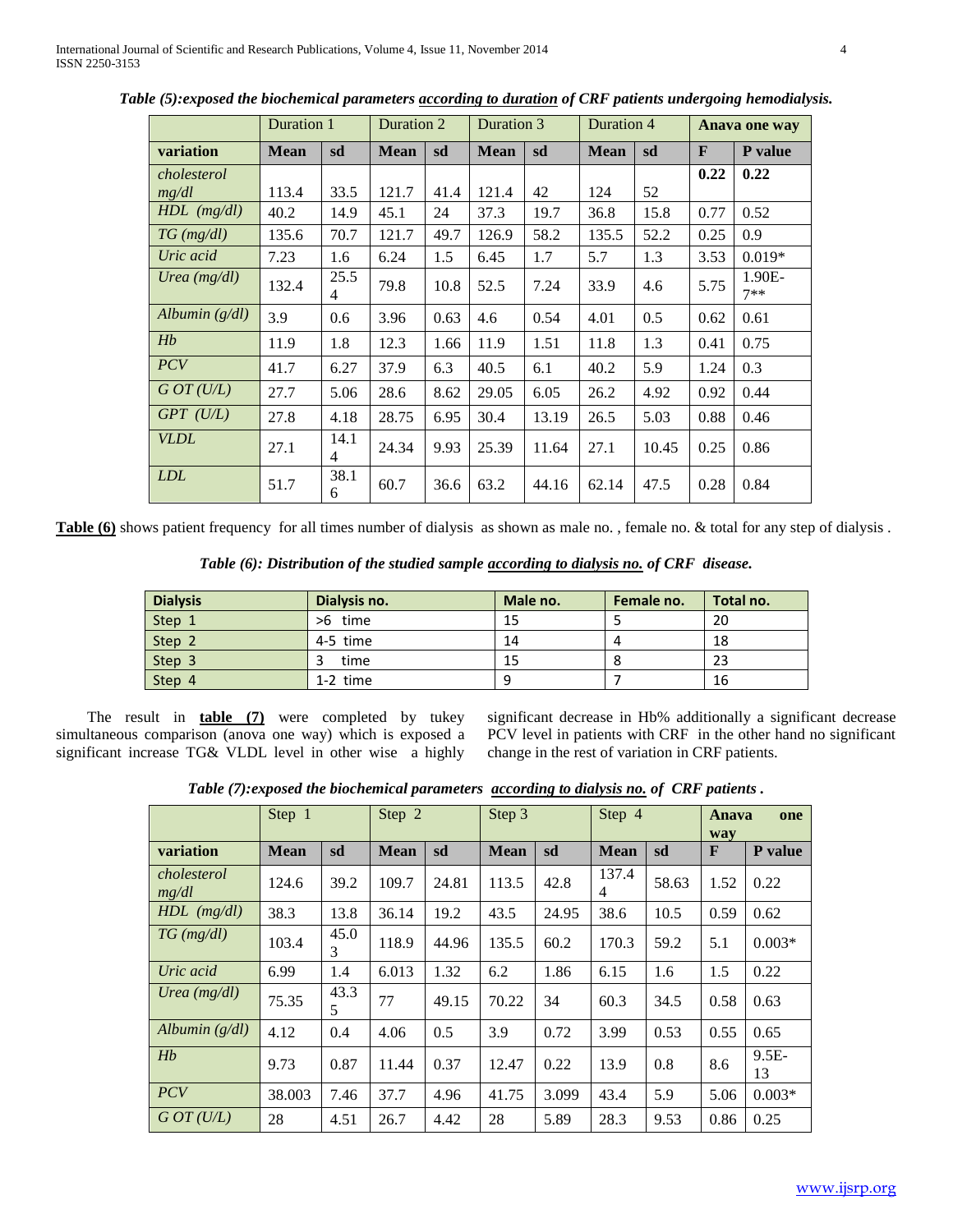| $GPT$ (U/L) | 27.45 | 5.3      | 30.8 | 13.38 | 26.9 | 5.82  | 28.25 | 5.25<br>ل⊶ ل | 0.87 | 0.46             |
|-------------|-------|----------|------|-------|------|-------|-------|--------------|------|------------------|
| <i>VLDL</i> | 20.68 | $\Omega$ | 23.8 | 8.99  | 27.1 | 12.04 | 34.1  |              | 5.1  | 0.0029<br>$\ast$ |
| <i>LDL</i>  | 66.1  | 42.7     | 51.5 | 32.7  | 56.5 | 40.9  | 65.38 | 52.26        | 0.52 | 0.67             |

 **Table 8** in this study exposed the simultaneous comparison between the tow genders its show no significant different in all parameters except a highly significant difference in Uric acid

level and a significant difference between male and female patients with CRF .

|                       | $Male = 53$ |       | Female $= 24$ |            |       | Anava one way       |
|-----------------------|-------------|-------|---------------|------------|-------|---------------------|
| variation             | <b>Mean</b> | sd    | <b>Mean</b>   | sd         | F     | <b>P</b> value      |
| cholesterol<br>mg/dl  | 115.4       | 37.38 | 131.5         | 52.24      | 2.36  | 0.13                |
| <b>HDL</b><br>(mg/dl) | 39.93       | 20.6  | 38.33         | 12.69      | 0.12  | 0.7                 |
| $TG$ (mg/dl)          | 133.6<br>8  | 64.88 | 123.5<br>8    | 34.7       | 0.51  | 0.48                |
| Uric acid             | 6.82        | 1.59  | 5.34          | 1.002      | 17.4  | 0.000079*<br>$\ast$ |
| Urea $(mg/dl)$        | 75.25       | 39.08 | 61.87<br>5    | 42.00<br>3 | 1.85  | 0.18                |
| Albumin<br>(g/dl)     | 4.05        | 0.55  | 3.93          | 0.59       | 0.72  | 0.399               |
| Hb                    | 12.07       | 1.61  | 11.71         | 1.5        | 0.87  | 0.355               |
| <b>PCV</b>            | 41.44       | 5.042 | 37.43         | 6.86       | 8.26  | $0.0053*$           |
| GOT(U/L)              | 28.04       | 6.58  | 27.12<br>5    | 5.12       | 0.36  | 0.55                |
| $GPT$ (U/L)           | 29.1        | 9.05  | 26.29         | 4.73       | 2.066 | 0.155               |
| VLDL                  | 26.74       | 12.98 | 24.7          | 6.9        | 0.5   | 0.48                |
| <b>LDL</b>            | 55.82       | 38.75 | 68.38         | 47.61      | 1.5   | 0.22                |

*Table (8):exposed the biochemical parameters according to gender of CRF patients undergoing hemodialysis.*

 The results in **table 9** appears the relationship among all parameters which is implicate in this study , the statistical analysis shows a positive correlation between the following ((Urea &Uric acid ,, PCV &Uric acid ,, PCV & Albumin ,,

PCV& Hb% ,, GOT& Uric acid ,, VLDL & TG ,, )) in the same way a negative relation between these items((Hb% & TG, Hb%)  $&$  VLDL  $,$  LDL  $&$  HDL  $)$  in the other hand there is no relationship between the rest parameter .

*Table (9) shows the correlation among biochemical parameters in CRF patients undergoing hemodialysis.*

| r           | chole  | <b>HDL</b><br>(mg/dl) | TG<br>(mg) | Uric | Urea<br>(mg) | Albumi  | Hb | <b>PCV</b> | OT<br>G | <b>GPT</b> | <b>VLDL</b> |
|-------------|--------|-----------------------|------------|------|--------------|---------|----|------------|---------|------------|-------------|
| P-value     | sterol |                       | dl)        | acid | dl)          | n(g/dl) |    |            | (U/L)   | (U/L)      |             |
|             | 0.079  |                       |            |      |              |         |    |            |         |            |             |
| HDL (mg/dl) |        |                       |            |      |              |         |    |            |         |            |             |
|             | 0.493  |                       |            |      |              |         |    |            |         |            |             |
|             | 0.151  | 0.191                 |            |      |              |         |    |            |         |            |             |
| TG (mg/dl)  | 0.19   | 0.096                 |            |      |              |         |    |            |         |            |             |
| Uric acid   |        | 0.145                 |            |      |              |         |    |            |         |            |             |
|             | 0.008  |                       | 0.030      |      |              |         |    |            |         |            |             |
|             | 0.944  | 0.208                 | 0.798      |      |              |         |    |            |         |            |             |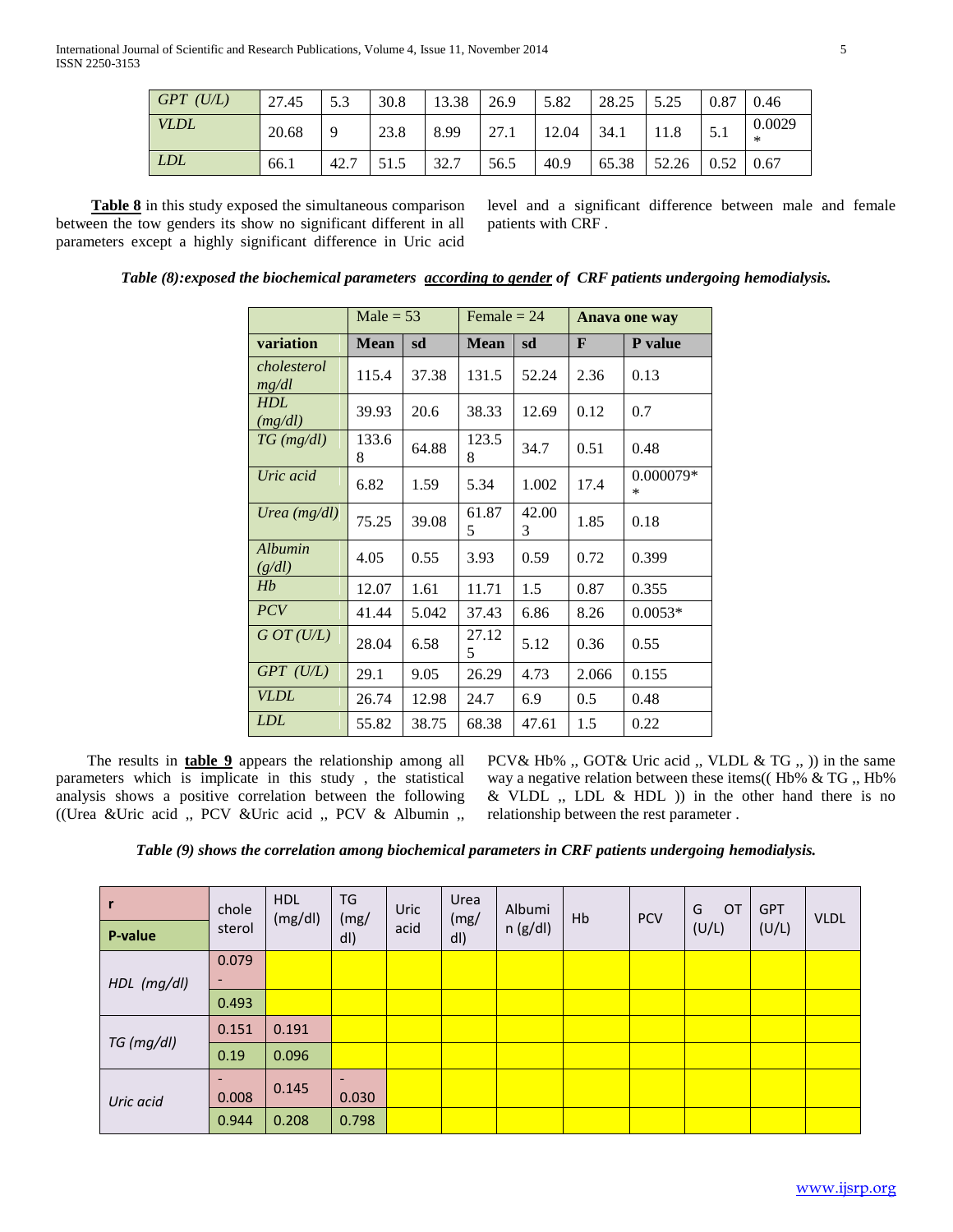|                | 0.141 | 0.127    | 0.005           | 0.305           |       |          |          |       |          |       |       |
|----------------|-------|----------|-----------------|-----------------|-------|----------|----------|-------|----------|-------|-------|
| Urea (mg/dl)   | 0.220 | 0.270    | 0.963           | 0.007<br>$\ast$ |       |          |          |       |          |       |       |
|                | 0.150 | 0.126    | 0.117           | 0.181           | 0.094 |          |          |       |          |       |       |
| Albumin (g/dl) | 0.192 | 0.275    | 0.310           | 0.116           | 0.415 |          |          |       |          |       |       |
| Hb             | 0.101 | $-0.005$ | 0.454           | 0.107           | 0.159 | 0.006    |          |       |          |       |       |
|                | 0.384 | 0.967    | 0.000<br>$\ast$ | 0.353           | 0.166 | 0.958    |          |       |          |       |       |
|                | 0.046 | 0.062    | 0.093           | 0.303           | 0.085 | 0.323    | 0.396    |       |          |       |       |
| PCV            | 0.688 | 0.590    | 0.422           | 0.007<br>$\ast$ | 0.463 | $0.004*$ | $0.000*$ |       |          |       |       |
| G OT (U/L)     | 0.077 | 0.025    | 0.034           | 0.248           | 0.082 | $-0.081$ | $-0.003$ | 0.139 |          |       |       |
|                | 0.503 | 0.831    | 0.770           | 0.030<br>$\ast$ | 0.480 | 0.484    | 0.976    | 0.227 |          |       |       |
| GPT (U/L)      | 0.055 | $-0.155$ | 0.069           | 0.007           | 0.006 | 0.128    | $-0.011$ | 0.031 | 0.064    |       |       |
|                | 0.636 | 0.180    | 0.550           | 0.953           | 0.957 | 0.269    | 0.927    | 0.791 | 0.581    |       |       |
| <b>VLDL</b>    | 0.151 | 0.191    | 1.000           | 0.030           | 0.005 | $-0.117$ | $-0.454$ | 0.093 | 0.034    | 0.069 |       |
|                | 0.190 | 0.096    | $\ast$          | 0.798           | 0.963 | 0.310    | $0.000*$ | 0.422 | 0.770    | 0.550 |       |
| <b>LDL</b>     | 0.904 | $-0.362$ | 0.072           | 0.054           | 0.149 | 0.092    | $-0.014$ | 0.017 | $-0.103$ | 0.001 | 0.072 |
|                | 0.000 | $0.001*$ | 0.531           | 0.640           | 0.197 | 0.426    | 0.901    | 0.881 | 0.371    | 0.993 | 0.531 |

## V. DISCUSSION

 The biochemical parameters in 77 chronic renal failure patients compared with 50 age and sex matched controls. In the current study , it has been observed that the PCV & Hb% level are decreased as shown as in *Table 1* in chronic renal failures. This result is agree with (Suresh M. et al) who are described that a most important cause of decrease PCV & Hb% level in chronic renal failure is reduced erythropoietin production and other factors which destroy marrow erythropoiesis and shortened red cell life<sup>(7)</sup>, *(Michael & Glader 2004)* were explained that RBC survival is decreased in uremic patient's in ratio to the blood urea concentration and, it expands significantly after severe hemodialysis. Uremic plasma increases the appearance of phosphatidylserine on the outer cell surface in red blood cells. This enhances the recognition of smashed red blood cells by macrophage, leading to their subsequent damage and diminished survival. This study is agreed with our current results as in *table 1* significant decrease in level of Hb & PCV in addition the current statistical analysis in *table 7* which is shown highly significant difference in Hb level and than a significant change in percent of PCV so these results are describe whensoever increase hemodialysis the level of Hb & PCV are decrease<sup>(8)</sup>, The hemoglobin concentration and hematocrit generally provide an accurate reflection of the extent to which the circulating red cell

mass is reduced. In chronic renal disease because of impaired erythropoietin secretion, increased destruction of red blood cells, leads to a fall in red blood cell count, which reduces the hemoglobin concentration and hematocrit. A decrease in hematocrit is apparent even among patients with mild to moderate renal insufficiency<sup>(12)</sup>, Aigner et al(2000). were reported that anemia of chronic illness traditionally encompassed any inflammatory, infectious, or malignant disease of a longstanding nature. The modern definition includes *chronic renal failure*, rheumatoid arthritis, severe trauma, heart disease, and diabetes mellitus. In these conditions, there is primarily a decreased availability of iron, relatively decreased levels of erythropoietin, and a mild decrease in the lifespan of RBCs to 70-80 days (normally 120 days)<sup>(13)</sup>, all these investigates which are written by Aigner et al & Emmanuel et al are approved with our current study.

 Chronic renal failure mainly affects the metabolism of (HDL) and (TG)-rich lipoproteins<sup> $(14)$ </sup>, the CRF is associated with premature atherosclerosis and increased incidence of cardiovascular morbidity and mortality. Several factors contribute to atherogenesis and cardiovascular disease in patients with CRF, the notably among all is dyslipidemias The characteristic dyslipidemias observed in CRF patients hemodialysis in this study are shown in *table 1,2,3,7* which were also reported by Dr. Dipika(2013), who is also demonstrates that